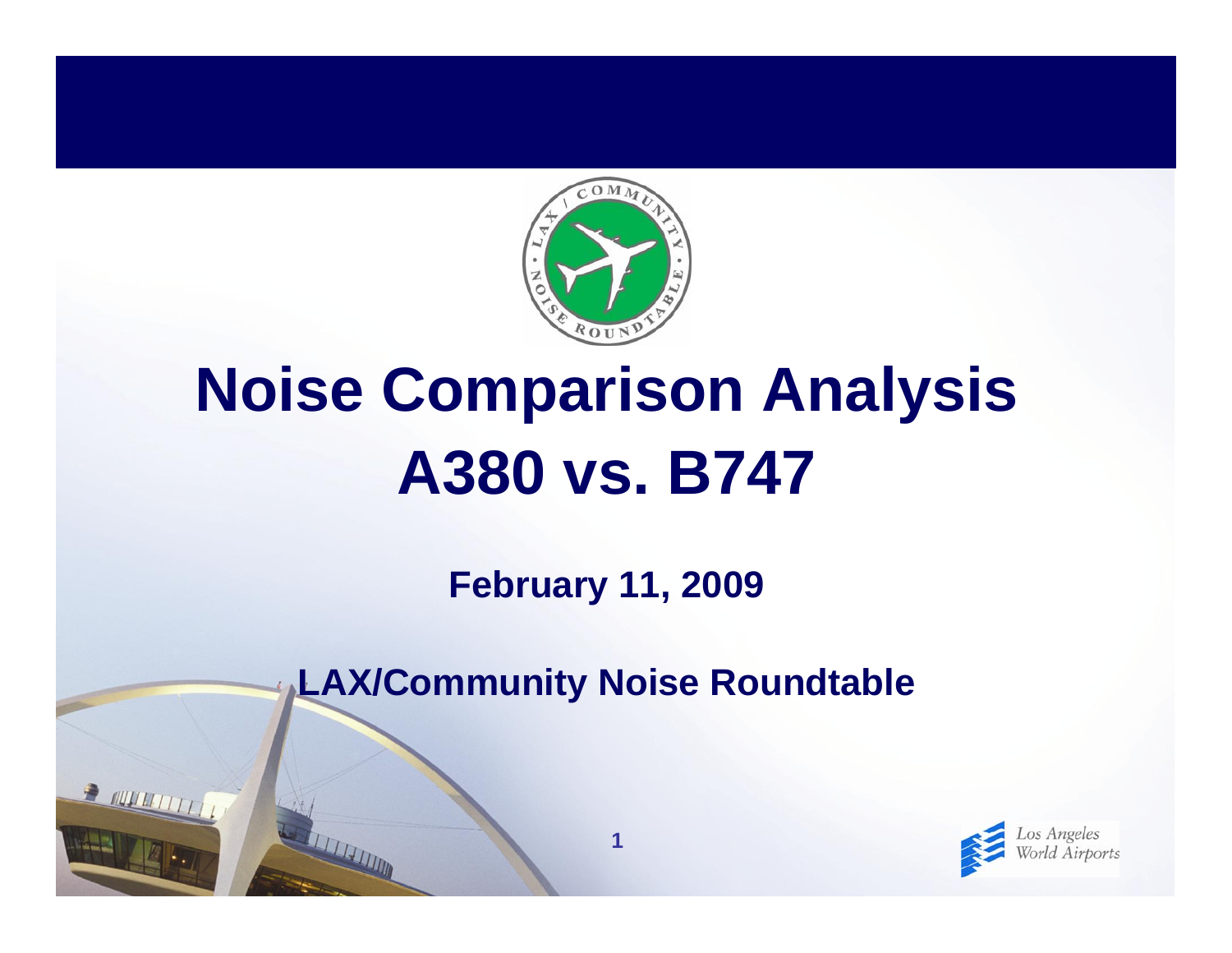# **Methodology**

**TELEVISION** 

R MULTITTI

- **Comparison between B747-400 and A380 with long-haul flights: LAX to Melbourne LAX to Sydney**
- **Comparison of noise levels from aircraft operations on the north and south runways**
- **Noise levels are averages based on a set number of operations, unless otherwise stated**

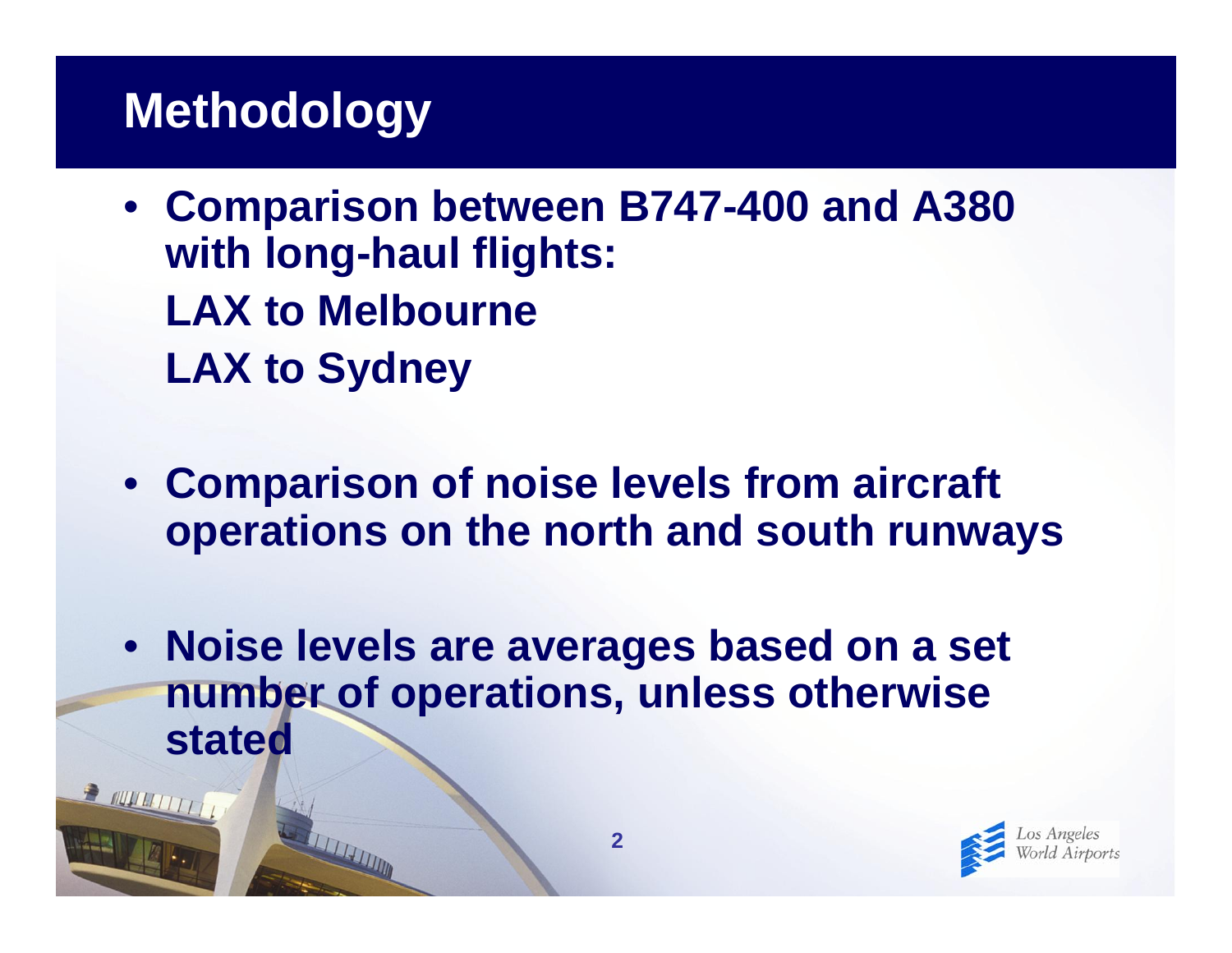## **Noise Monitors for 25L Departures**

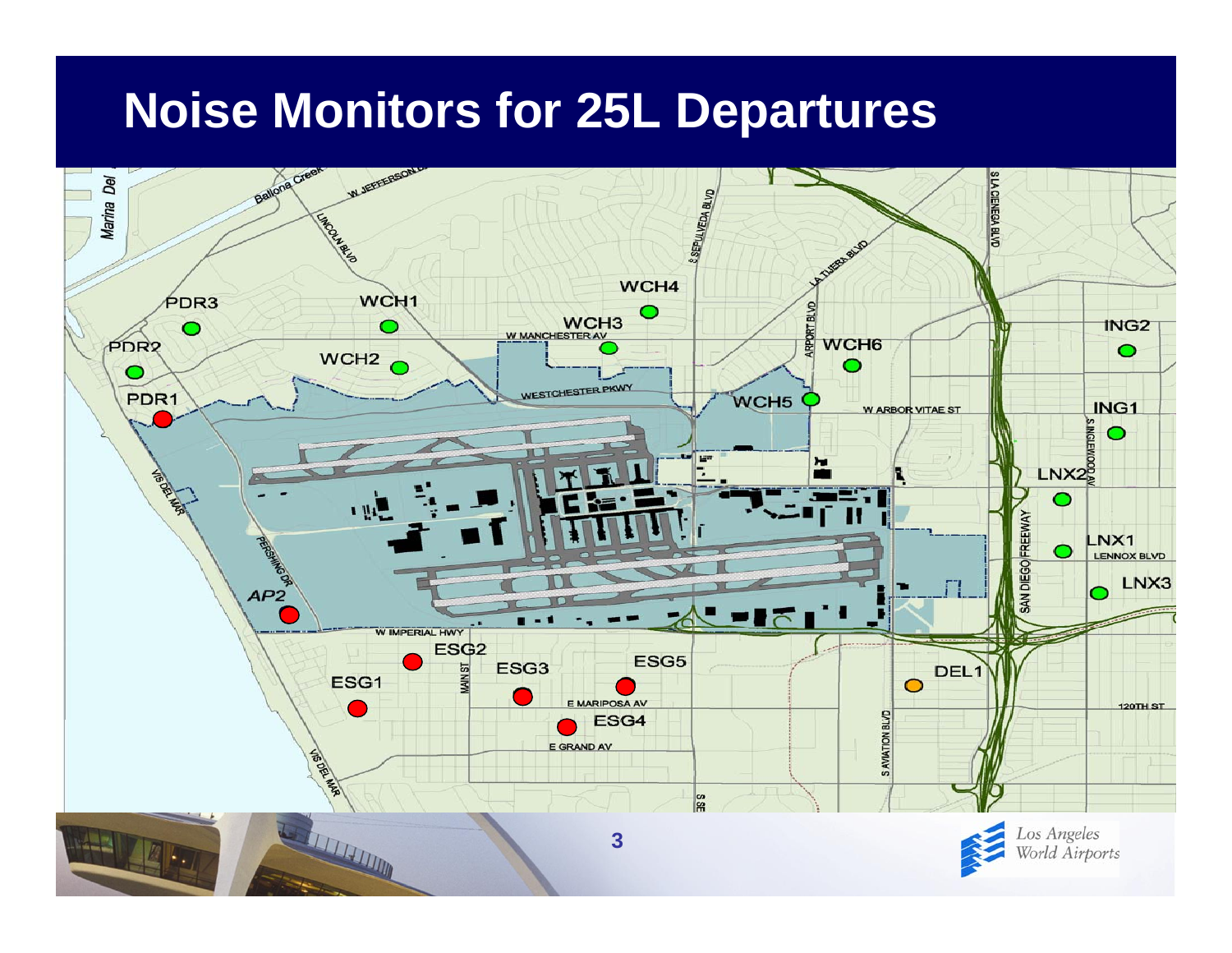### **Departures on 25L**

**THE REAL PROPERTY AND** 





**4**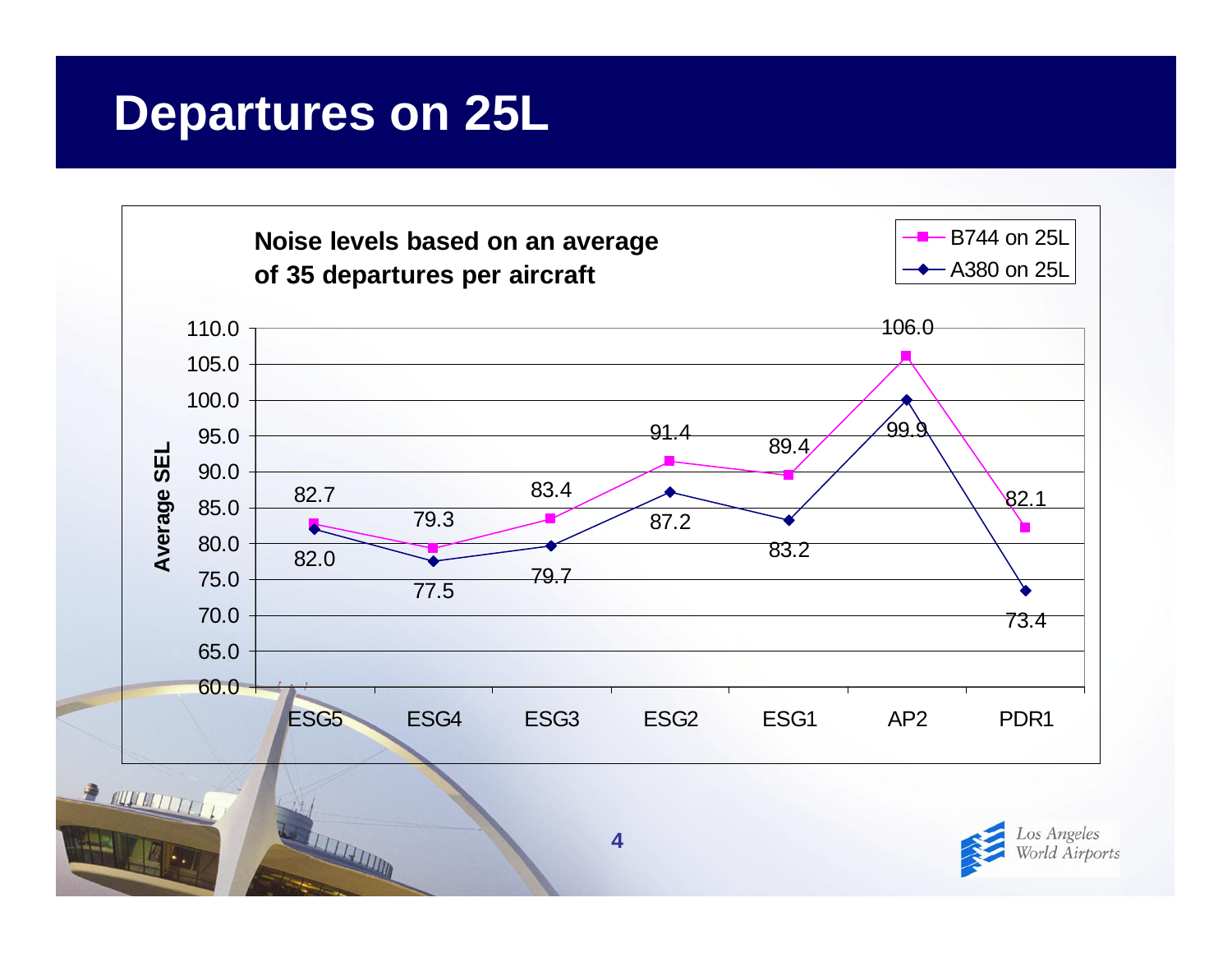### **Departures on 25L and 25R**

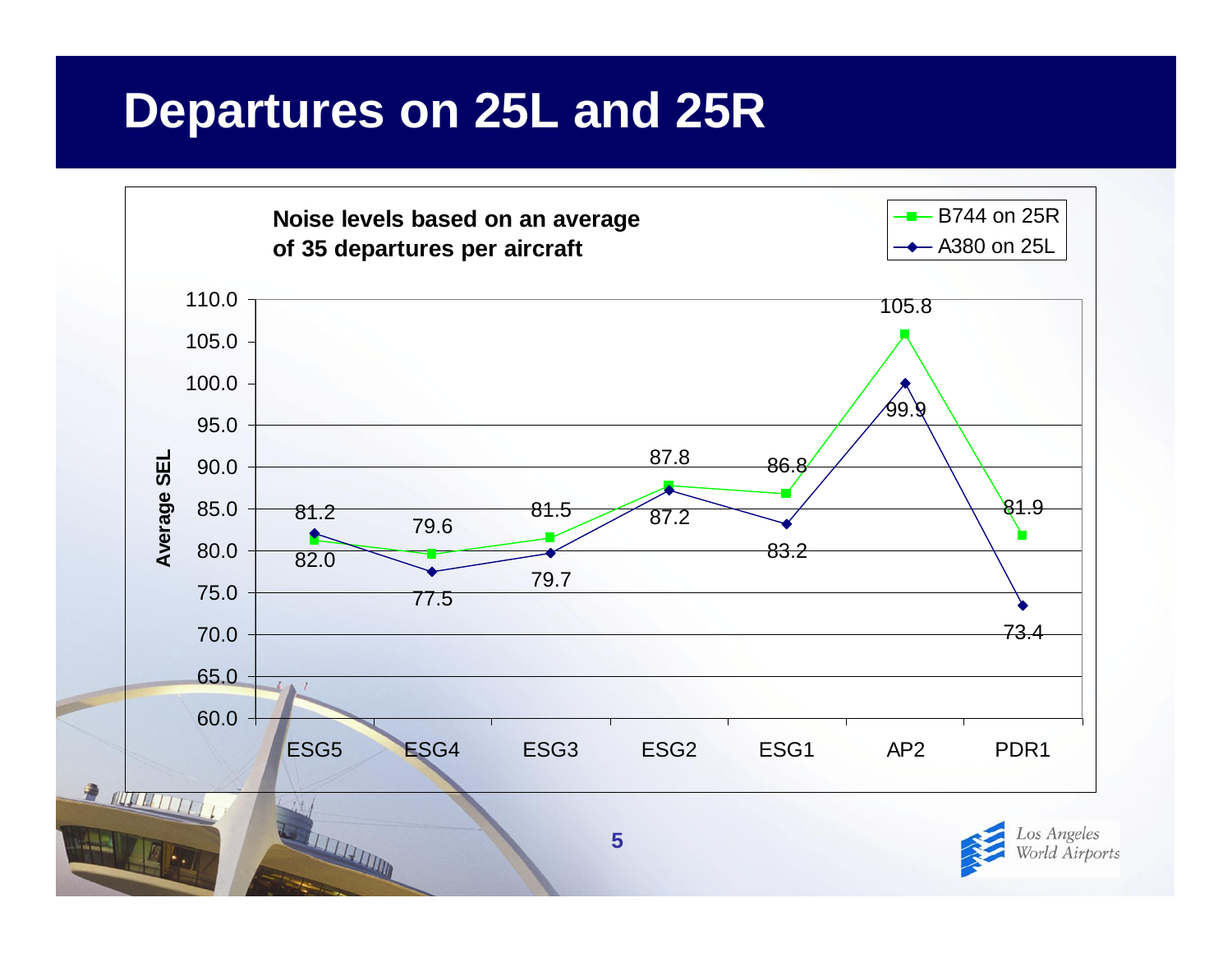### **Departures – All three operations**

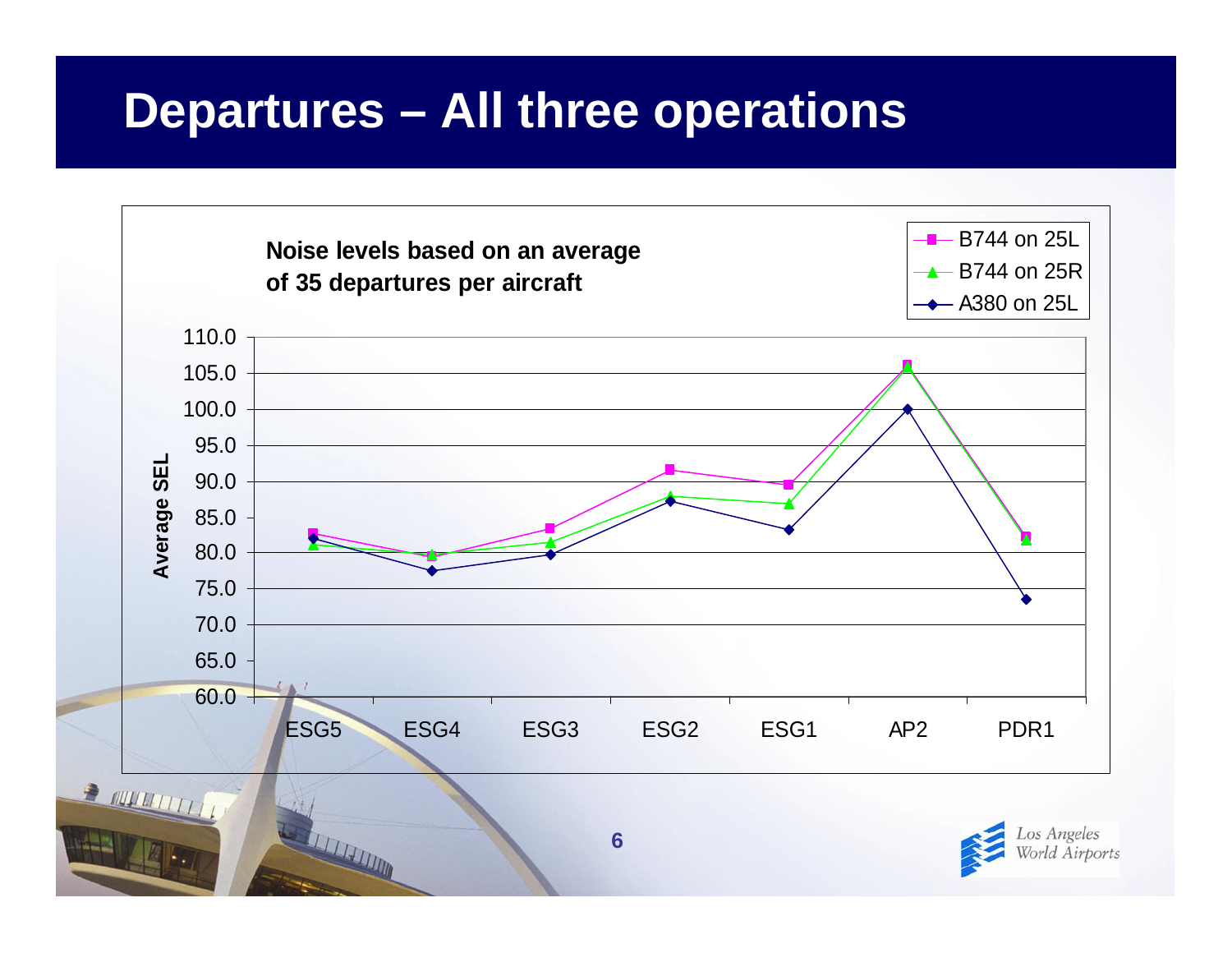#### **Noise Monitors for 25L Arrivals**

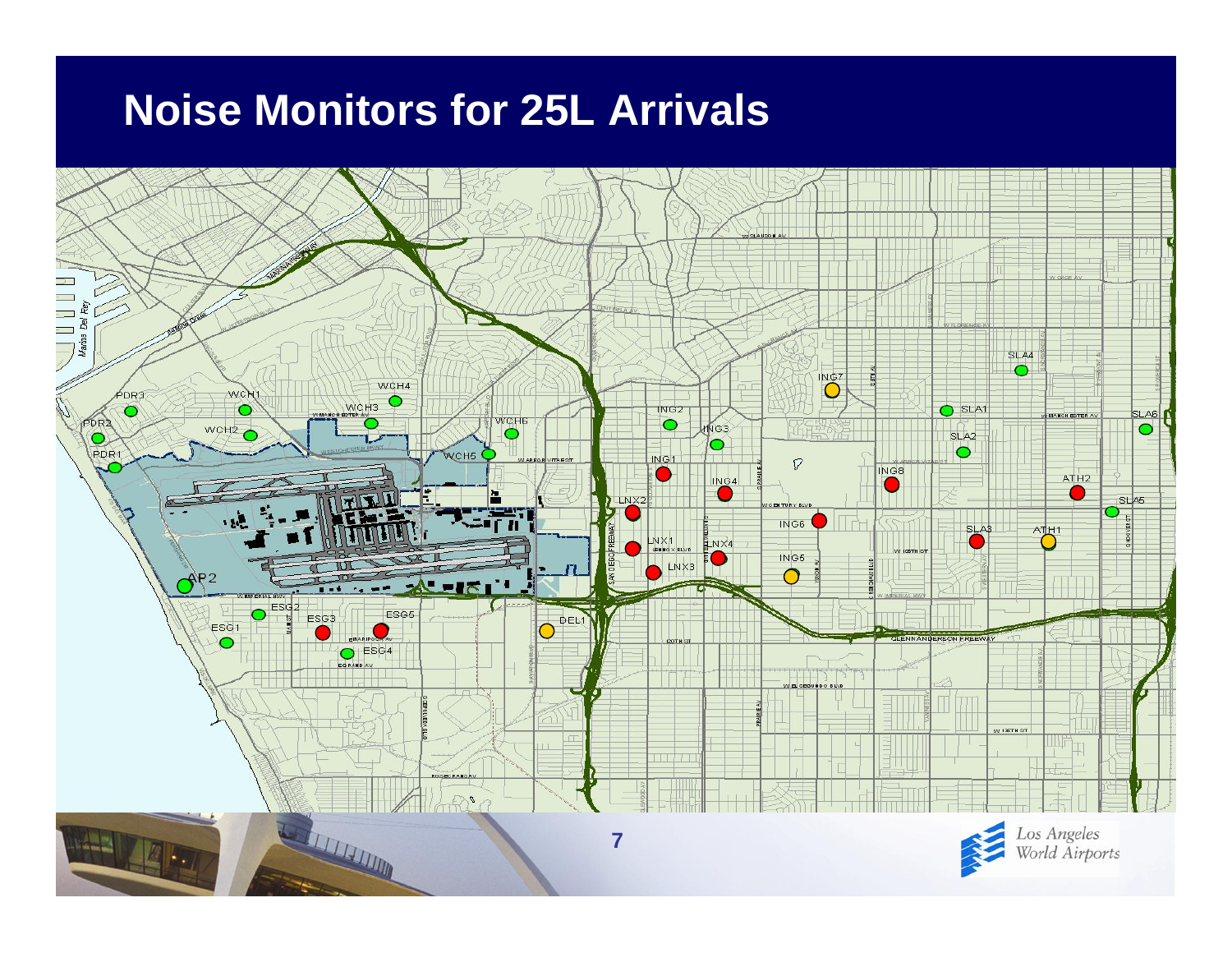## **Arrivals on 25L**

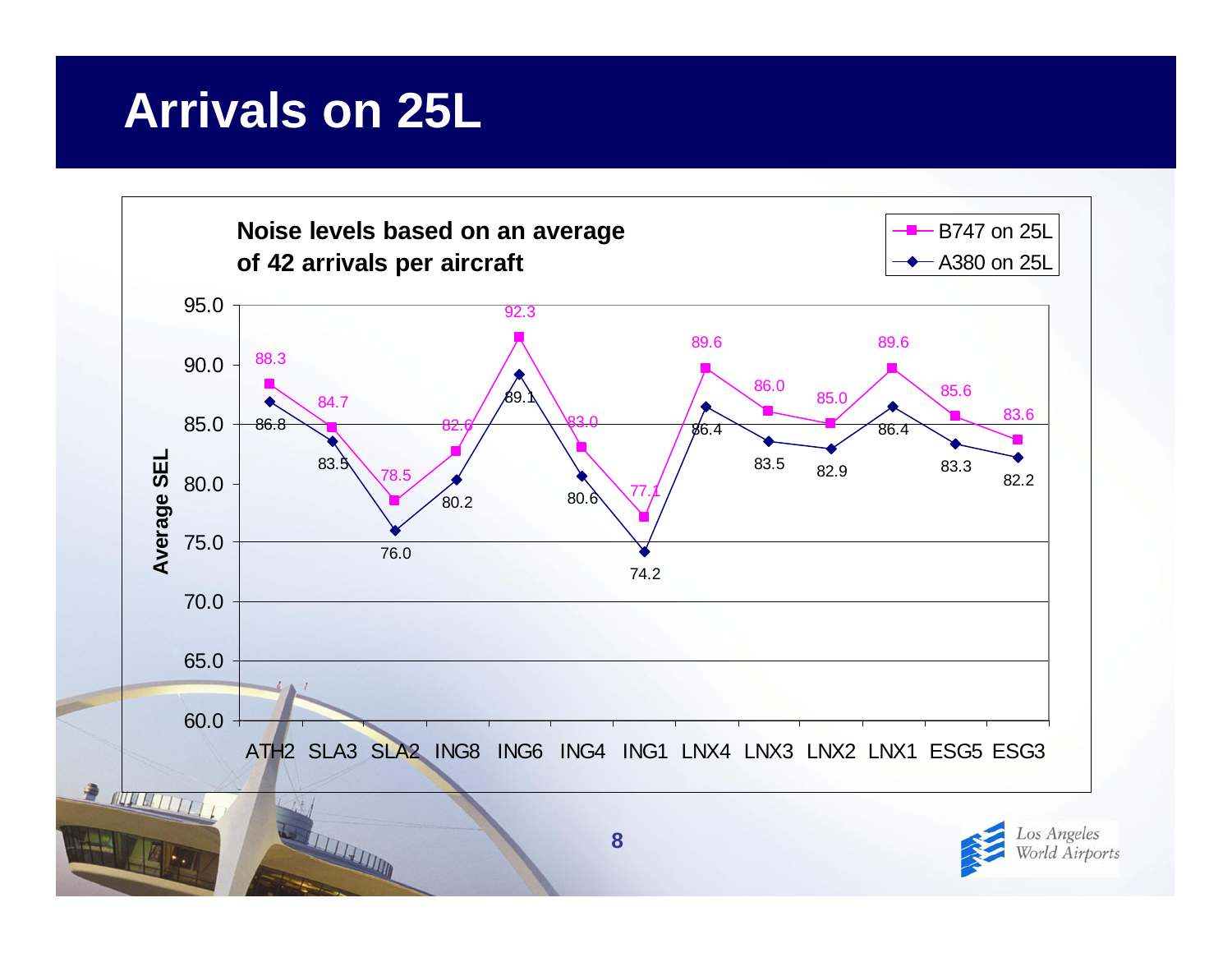#### **Noise Monitors for 24L Departures**

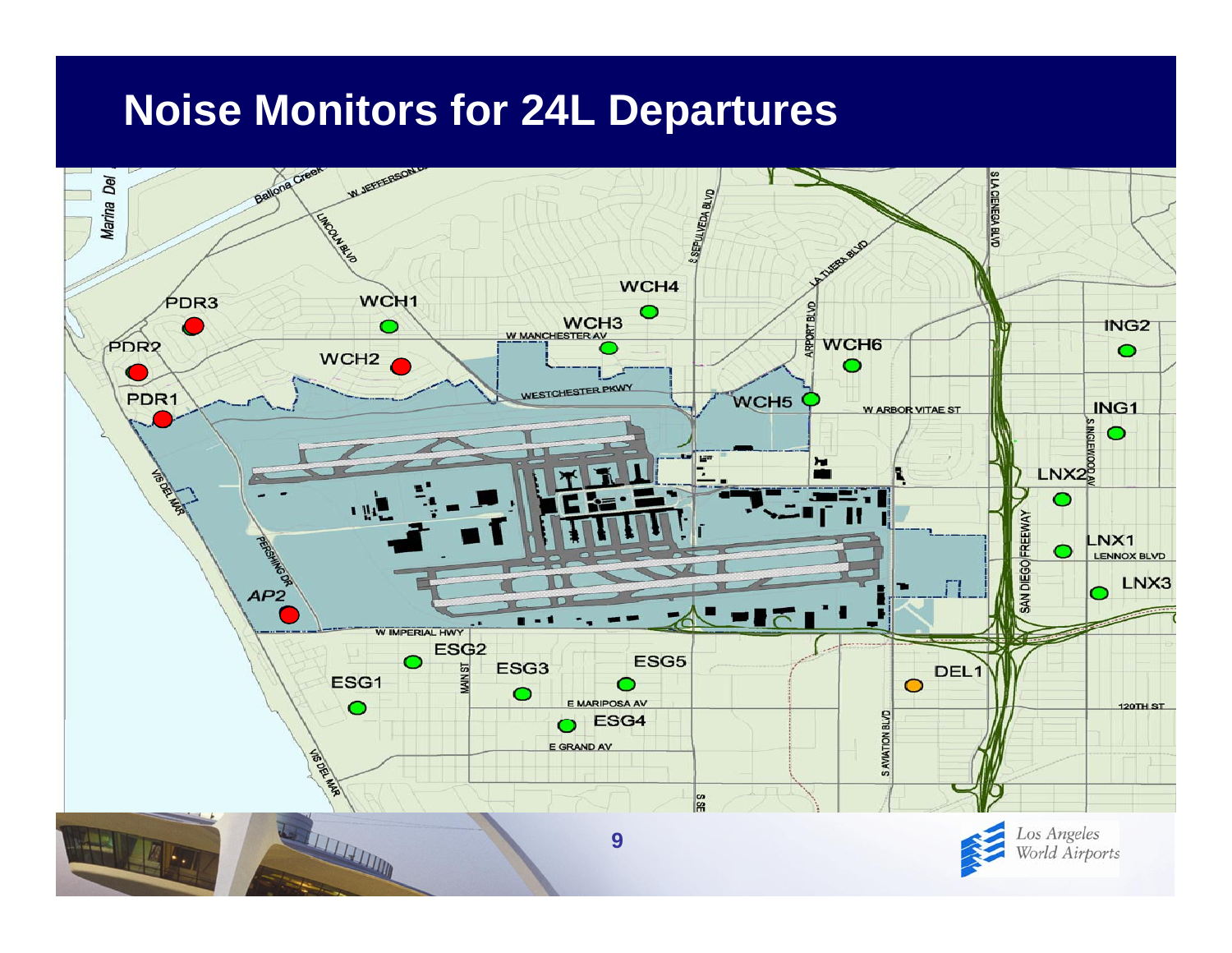### **Departures on 24L**

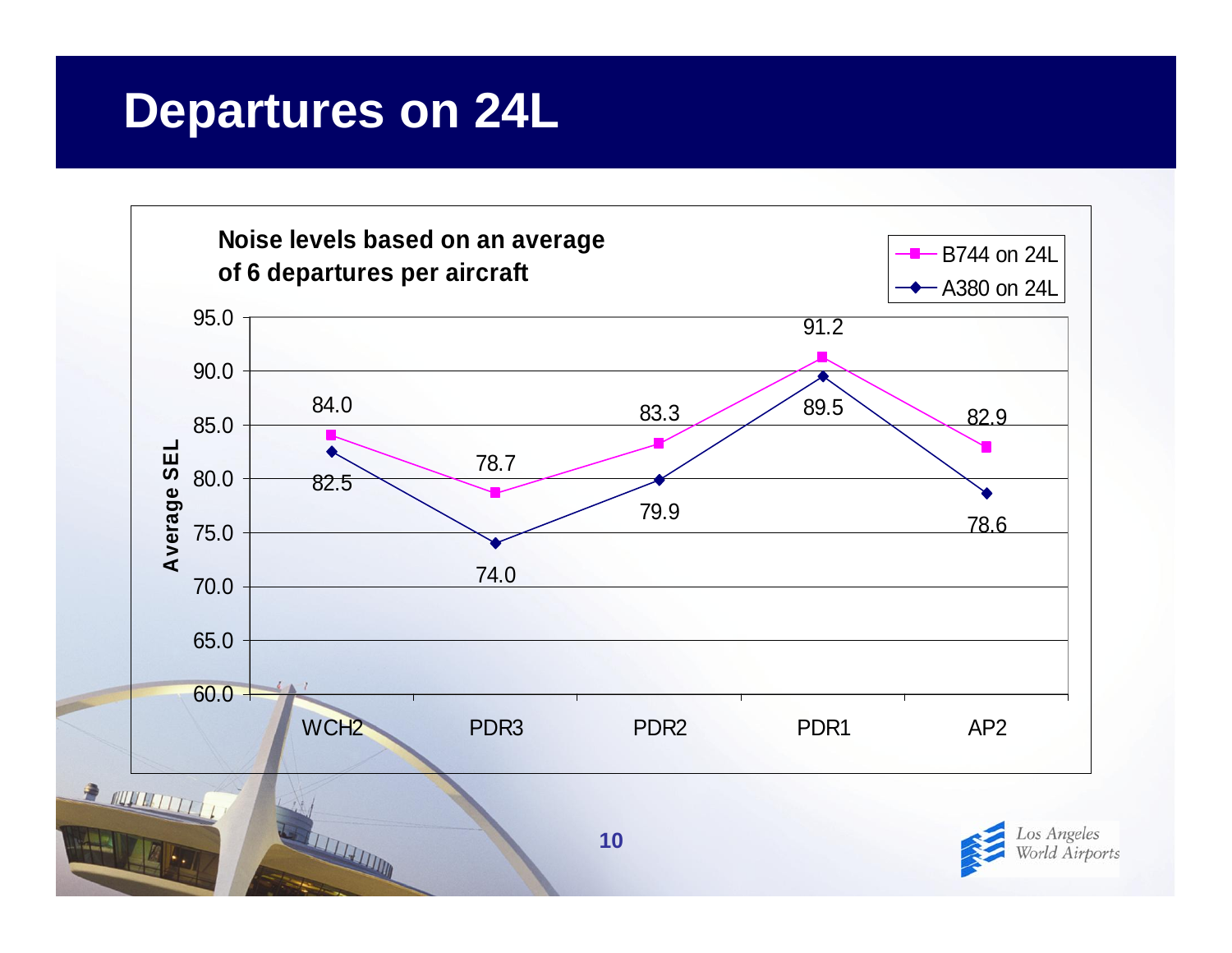# **Noise Monitors for 24R Arrivals**

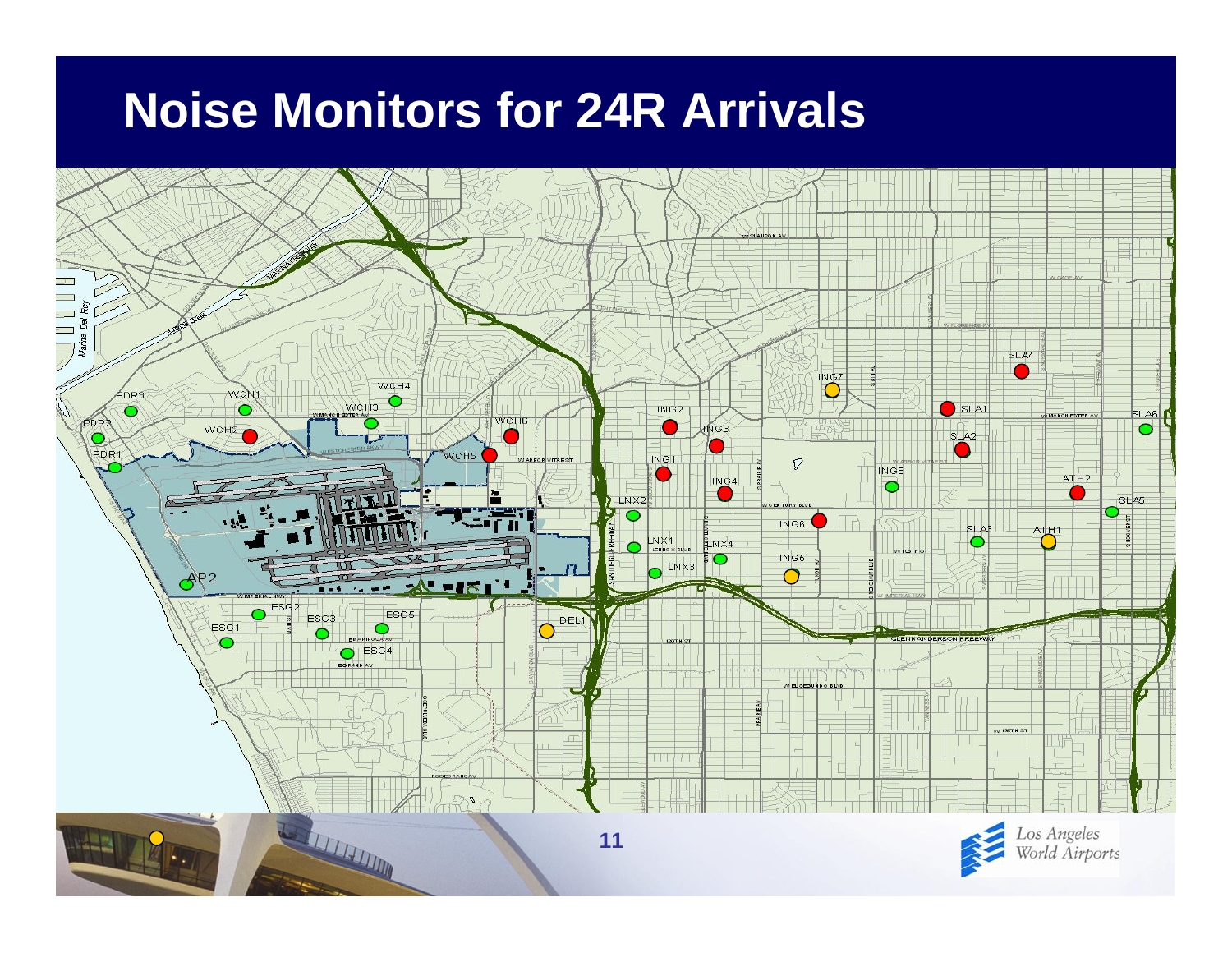## **Arrivals on 24R**

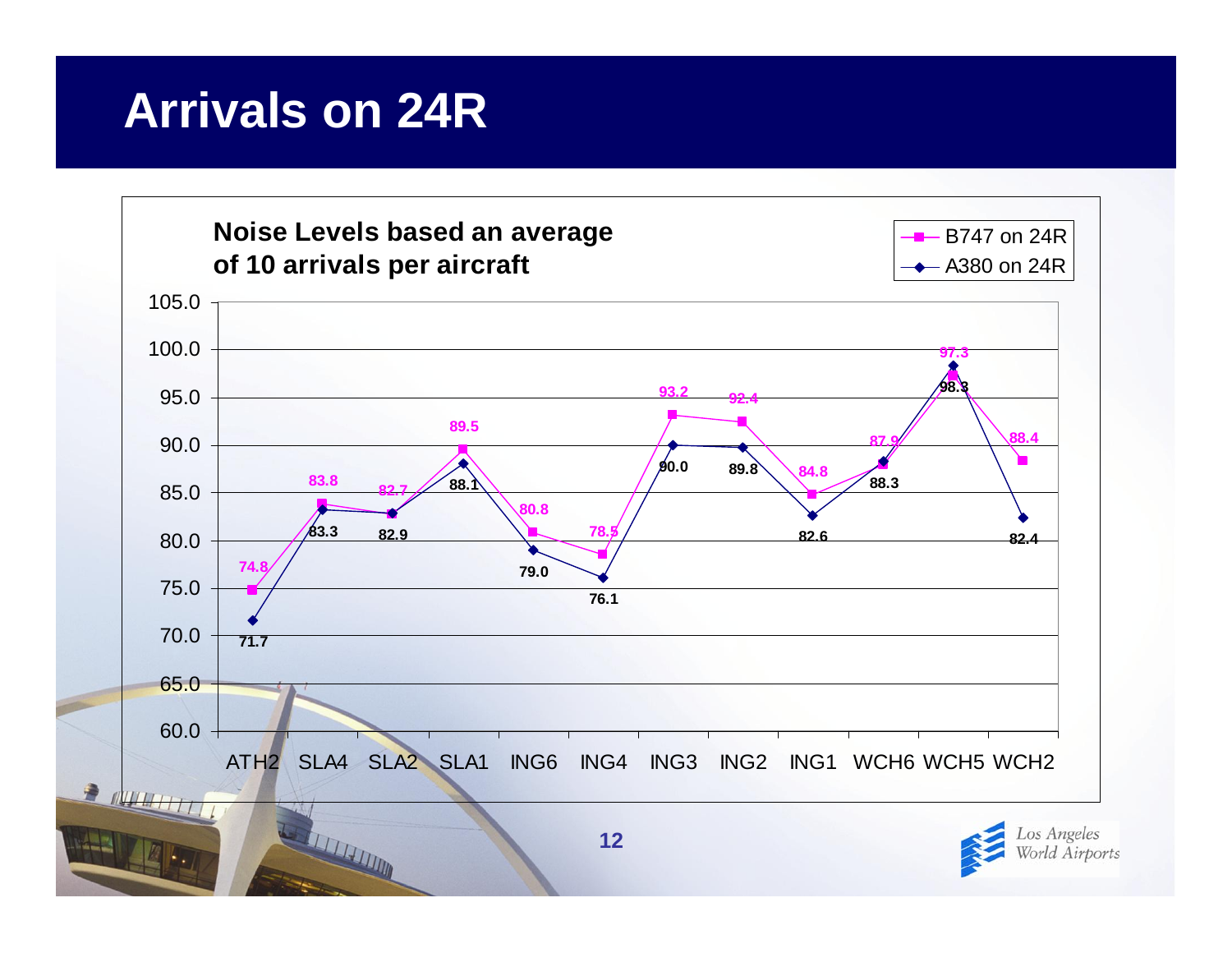### **FAA Certificated Noise Levels**

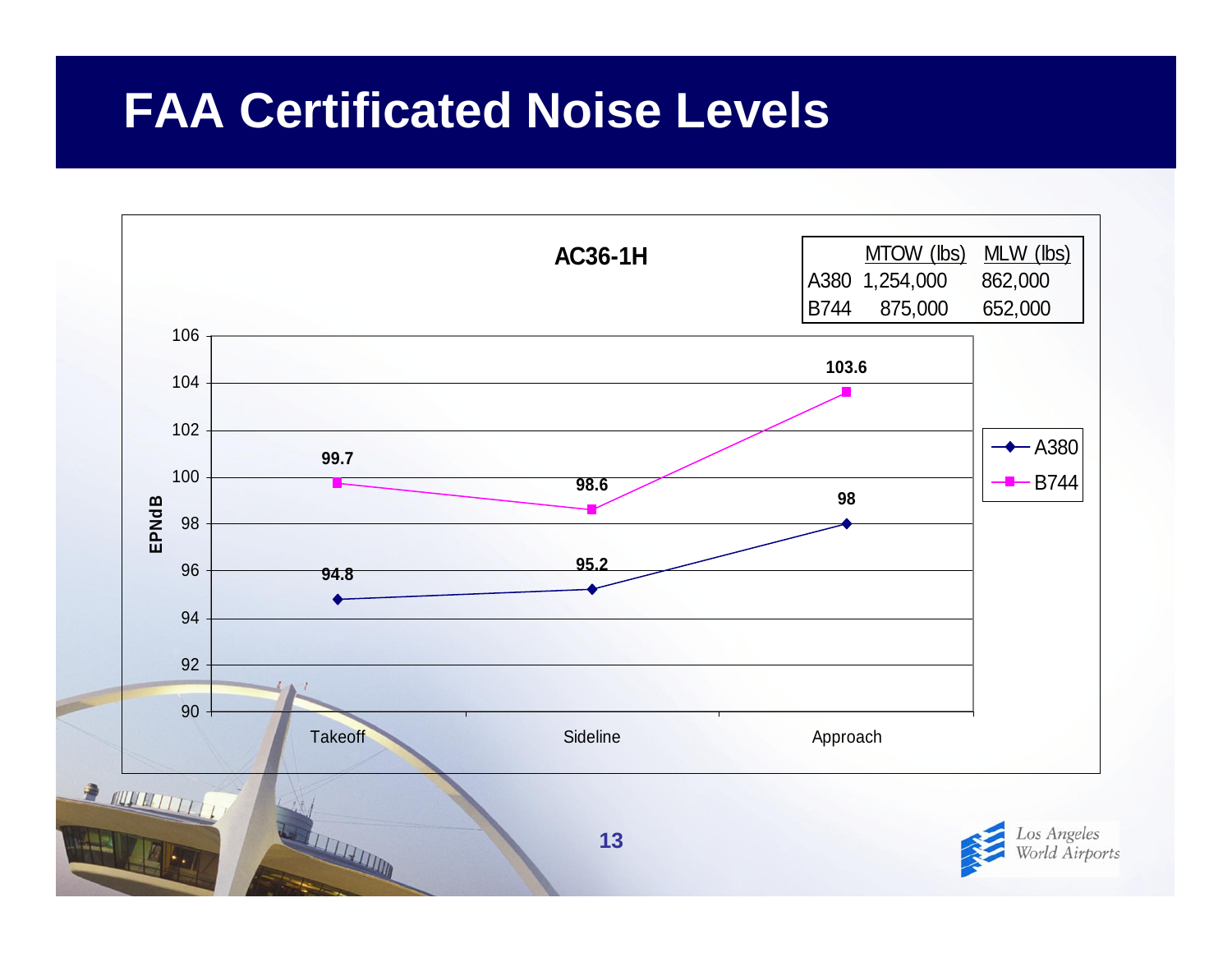# **Noise Comparison w/ PAX information**